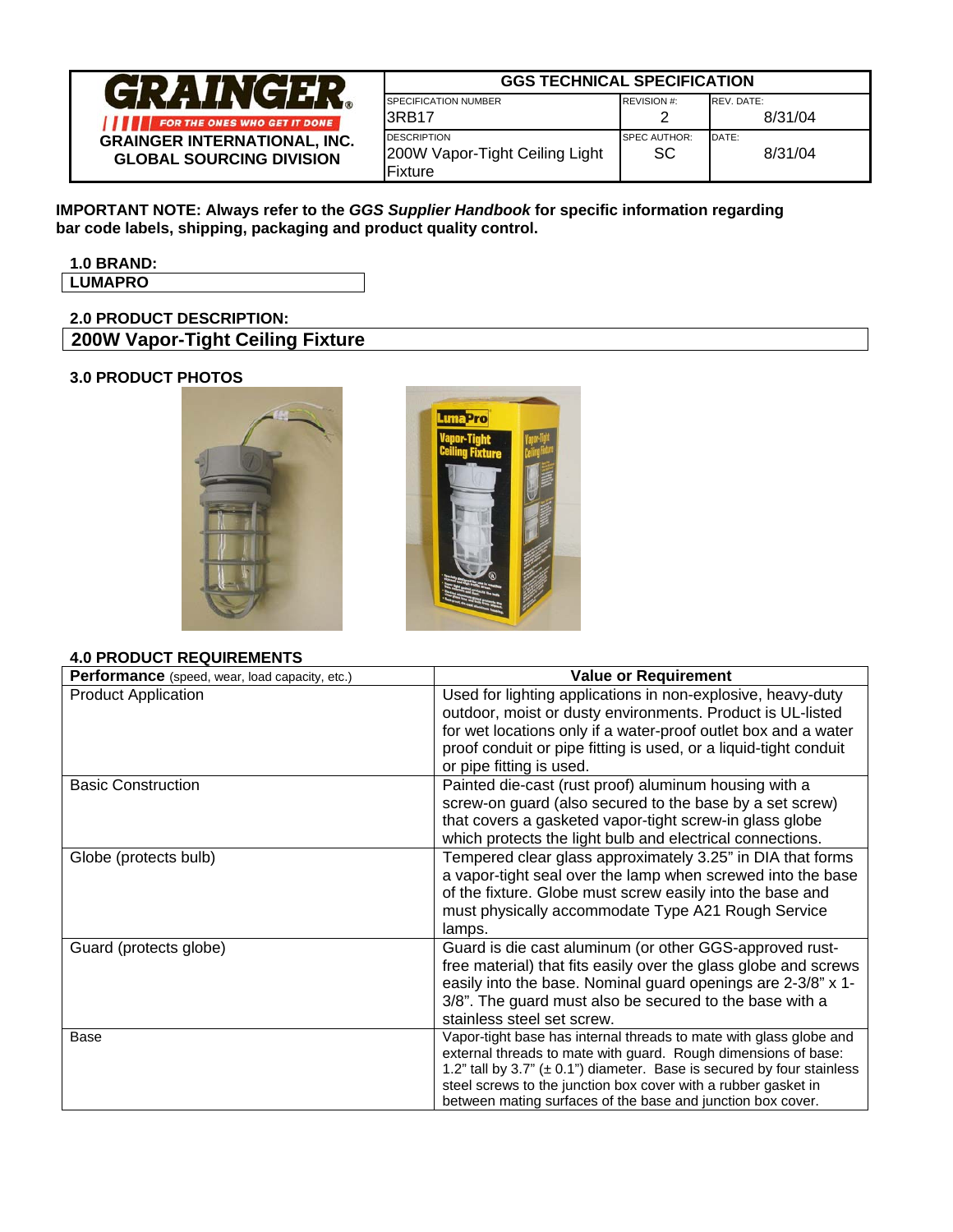| <b>Junction Box</b>      | Vapor-tight box has two flanges with 0.23" holes for mounting, 180°<br>from each other. Box has UL approved internal ground screw. Box<br>has four 34" NPT taps on the sides 90° from each other sealed with<br>rubber gasket die cast aluminum plugs. Box has one tapped 3/4"<br>NPT tap with 34" to 1/2" aluminum reducer bushing on the top and<br>rubber gasket between mating surfaces of box and box cover.<br>Rough dimensions of junction box: 1.95" tall (including cover) X<br>4.1" $(\pm 0.1)$ " diameter. |
|--------------------------|-----------------------------------------------------------------------------------------------------------------------------------------------------------------------------------------------------------------------------------------------------------------------------------------------------------------------------------------------------------------------------------------------------------------------------------------------------------------------------------------------------------------------|
| Wire and Exit Leads      | All fixture wire must be UL recognized 16 or 18 AWG. Three<br>insulated wires are to exit through the base of the fixture: 1-<br>Black, 1-White and 1-Ground. All wires must meet the<br>requirements of UL 1598. The exposed wire must be a<br>minimum of 6.0" in length with the wire ends pre-stripped a<br>minimum of $\frac{1}{2}$ " leaving the insulation on over pre-tinned<br>copper.                                                                                                                        |
| Lamp Socket              | Lamp socket must be UL recognized or listed porcelain or<br>ceramic and must meet or exceed the requirements of<br><b>UL1598.</b>                                                                                                                                                                                                                                                                                                                                                                                     |
| <b>Rough Dimensions</b>  | 10.0" H x 4.25"W                                                                                                                                                                                                                                                                                                                                                                                                                                                                                                      |
| Rough Weight             | $3.0$ lbs                                                                                                                                                                                                                                                                                                                                                                                                                                                                                                             |
| Maximum Lamp Wattage     | 200 Watt Type A Incandescent Lamp                                                                                                                                                                                                                                                                                                                                                                                                                                                                                     |
| <b>Operating Voltage</b> | 120 VAC / 60 Hz +/- 5%                                                                                                                                                                                                                                                                                                                                                                                                                                                                                                |
| <b>Supply Conductors</b> | Must be rated 125C minimum.                                                                                                                                                                                                                                                                                                                                                                                                                                                                                           |
| <b>Seals and Gaskets</b> | All exposed separable parts must be sealed and/or<br>gasketed to meet UL 1598.                                                                                                                                                                                                                                                                                                                                                                                                                                        |

| <b>Material</b> (alloy, strength, plastic type, etc.) | Value or Requirement                                     |
|-------------------------------------------------------|----------------------------------------------------------|
| <b>Base and Guard</b>                                 | Die cast aluminum or other GGS-approved rust-free metal. |
| Globe                                                 | Screw top clear tempered glass                           |

| Finish / Color (type, PMS color, texture, etc.) | <b>Requirement</b>                                                                                                                                                                                                                                                                                      |
|-------------------------------------------------|---------------------------------------------------------------------------------------------------------------------------------------------------------------------------------------------------------------------------------------------------------------------------------------------------------|
| <b>Exterior Finish</b>                          | All exposed exterior surfaces must be painted light gray<br>using an exterior grade, harsh-environment, scratch-<br>resistant coating or paint (such as powder coat or two-part<br>epoxy.                                                                                                               |
| <b>Finish Requirements</b>                      | All visible surface finishes must have the finish applied uniformly and<br>continuously. The applied finish must not exhibit any visual defects such as<br>blisters, scratches, peeling, bubbles, and/or cracks. Any applied finish must<br>adhere to surface with no signs of delamination or peeling. |

| <b>Graphics / Labels Applied to Product</b>     | <b>Description / Placement</b>                                                                                                                                                                                                                                                                      |
|-------------------------------------------------|-----------------------------------------------------------------------------------------------------------------------------------------------------------------------------------------------------------------------------------------------------------------------------------------------------|
| Holographic UL Label: E149562                   | Permanently applied to interior surface that is not readily<br>seen by the end user (such as on the lamp socket or inside                                                                                                                                                                           |
|                                                 | the base).                                                                                                                                                                                                                                                                                          |
| Min. 150C supply conductors                     | These words are to be shown on a flag that is applied to the                                                                                                                                                                                                                                        |
| <b>Not For Use In Dwellings</b>                 | exposed wires.                                                                                                                                                                                                                                                                                      |
| <b>Suitable For Wet Locations</b>               |                                                                                                                                                                                                                                                                                                     |
| <b>Non Combustible Surface Only</b>             |                                                                                                                                                                                                                                                                                                     |
| E149562 Incandescent                            |                                                                                                                                                                                                                                                                                                     |
| Mfg's model no. and Grainger stock number (SKU) | On lamp socket or other visible area.                                                                                                                                                                                                                                                               |
| <b>CAUTION RISK OF FIRE RELAMP WITH 200</b>     | These words must be applied to an exposed area of the                                                                                                                                                                                                                                               |
| <b>WATT MAXIMUM TYPE A LAMP</b>                 | guard or base so they are clearly viewable by an installer.                                                                                                                                                                                                                                         |
| Date Code label                                 | Permanently applied to interior surface that is not readily                                                                                                                                                                                                                                         |
|                                                 | seen by the end user (such as on the lamp socket or inside                                                                                                                                                                                                                                          |
|                                                 | the base).                                                                                                                                                                                                                                                                                          |
| Appearance of Label or Printing                 | All labels must be applied straight and evenly without any air-bubbles or<br>creases and they must adhere uniformly to the surface. All surface printing<br>or embossing must be permanent and legible without pinholes, smearing,<br>or other such defects that would render the print unreadable. |